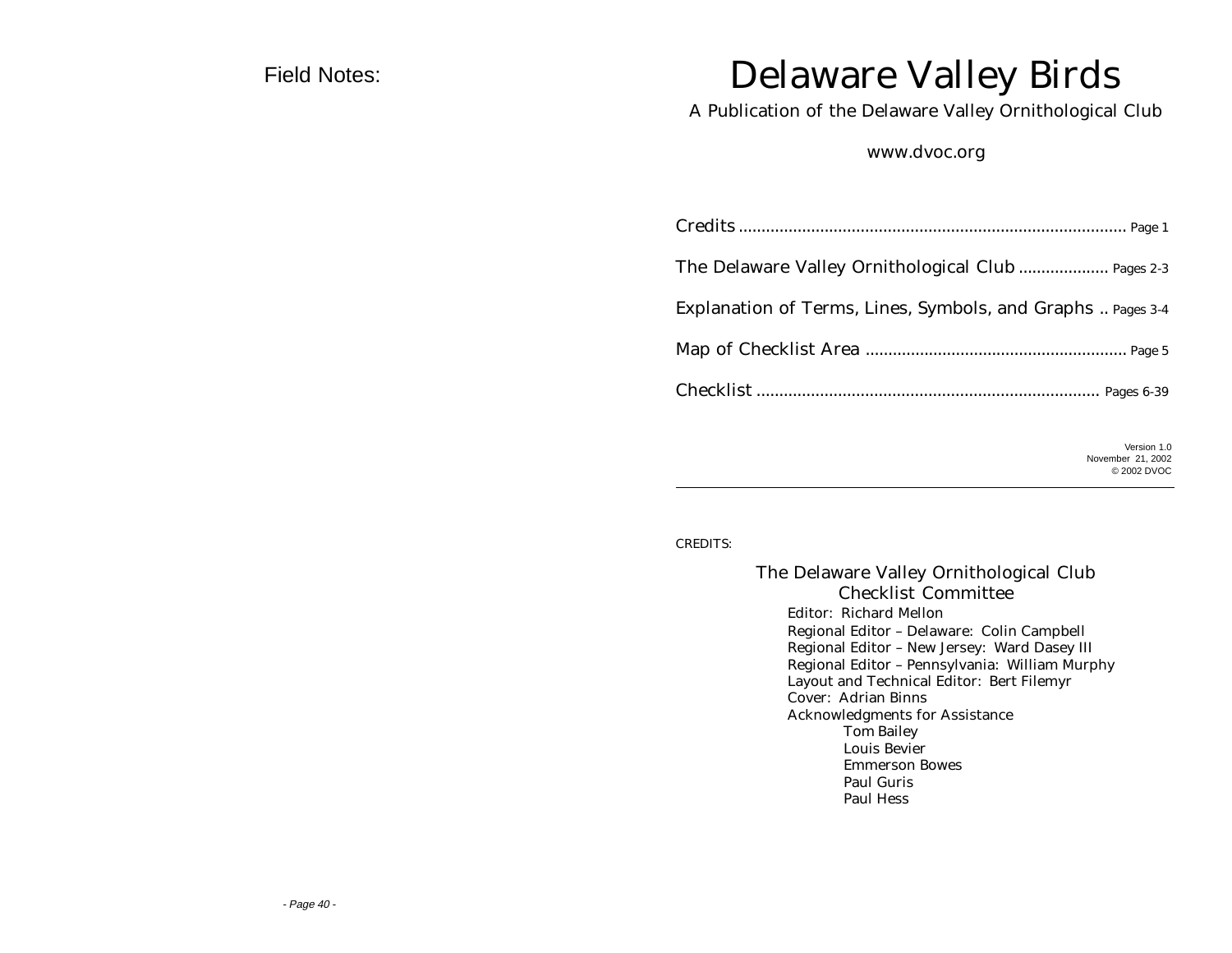

**Yellow-headed Blackbird** - Usually with large flocks of blackbirds in winter. Annual in Salem County, NJ blackbird flocks.

**Rusty Blackbird** - Wet wooded areas and along wooded stream edges. Generally winters south on costal plain.

**Brewer's Blackbird** - Very localized farmyards and pastures containing cows or horses. Leipzig, DE, and Salem County, NJ.

**Common Grackle** - Common throughout area. Nests more often in conifers especially Norway Spruce. Millions winter on coastal plain and tidal marshes south of the Commodore Barry Bridge. Sporadic northward in winter.

**Boat-tailed Grackle** - Salt marshes and vicinity. Delaware Bay from about Salem, NJ and Woodland Beach, DE southward.

**Brown-headed Cowbird** - In most habitats throughout area. Hundreds of thousands winter on coastal plain and tidal marshes south of the Commodore Barry Bridge. Sporadic northward in winter.

**Orchard Oriole** - Open woods and woodland edges.

**Bullock's Oriole** - One record: Blue Marsh Lake, Berks County, PA 1994.

**Baltimore Oriole** - Open woods and woodland edges.

**Brambling** - One record: Hunterdon County, NJ 1952.

**Pine Grosbeak** - Woodlands and hedgerows with fruiting plants. Irruptive.

**Purple Finch** - Regular winter visitor to deciduous woods and feeders. Fre-

quently feeds on seeds of White Ash and Tulip Poplar trees.

**House Finch** - Common visitor to feeder.

**Red Crossbill** - Infrequent winter visitor. Feeds on seeds of coniferous trees. Irruptive.

The DVOC Collection.<br>An extensive collection of birds of Pennsylvania and New Jersey with their<br>notes and extensive that his the slub in 1991 and displayed in the number An extensive concertori or birds or remisylvania and new seriscy with their<br>nests and eggs was started by the club in 1891 and displayed in the museum of the Academy of Natural Sciences. In addition the club maintained a very fine collection of skins which were kept separate from the Academy's collection and used extensively by members to illustrate talks or for study. This collection was always on hand for meetings that were held until early 1970s when the bird department moved to new quarters and it became necessary to incorporate the DVOC collection with that of the ornithology department for space considerations. Although the skins are used less as a consequence of the reorganization, they are available for DVOC use and are generously augmented by the Academy's broader collection on occasion.

#### **Conservation**

Members of the Club were active in conservation from the earliest of times but the first formal committee devoted to Conservation was formed in 1931 in response to the slaughter of hawks taking place at Cape May and on Pennsylvania Ridges. This committee had the purpose of pursuing the matter of hawks at Cape May in particular and for keeping members posted as to legislative bills aiding or harming conservation. It remains active to this day. The histories of the wildlife refuges around the New Jersey shore and Eastern Pennsylvania are replete with the names of DVOC members, past and present, and the work of conservation goes on.

#### **EXPLANATION OF TERMS, LINES, SYMBOLS AND GRAPHS**

#### **Geographic Limits**

The geographic area includes the entire state of Delaware, then north from the Lancaster/Chester County line at the Maryland Border to Pottsville. Then northeast to Lake Wallenpuapack and east to The Delaware River, south along the river to the Delaware Water Gap and southeast to Sandy Hook. The 200 mile limit provides the eastern boundary.

#### **Chart Dates**

This checklist covers a vast geographic area. In northbound migration it must be expected that birds will appear in the southernmost part of this area before they appear in the northern areas. The reverse will be true during southbound migration. These charts express the midrange of occurrence in the area covered by this checklist.

#### **Habitat Definitions**

**Tidal** - Areas of salt or brackish water and areas immediately adjacent, including non-tidal and fresh water, artificial impoundments, and upland fields and forest. This habitat type extends north along the Delaware River to the Delaware Memorial Bridge.

**Pine Barrens** - Low nutrient, intensely acidic sandy or organic soil habitats of pine, oak, Atlantic White Cedar or Red Maple, plus associated blueberry and cranberry agricultural areas.

**Coastal Plain** - The remaining non-tidal, fresh water tidal and non-Pine Barrens coastal plain areas.

**Piedmont** - From the Fall Line to the Allegheny Plateau. **Mountains** - Allegheny Plateau.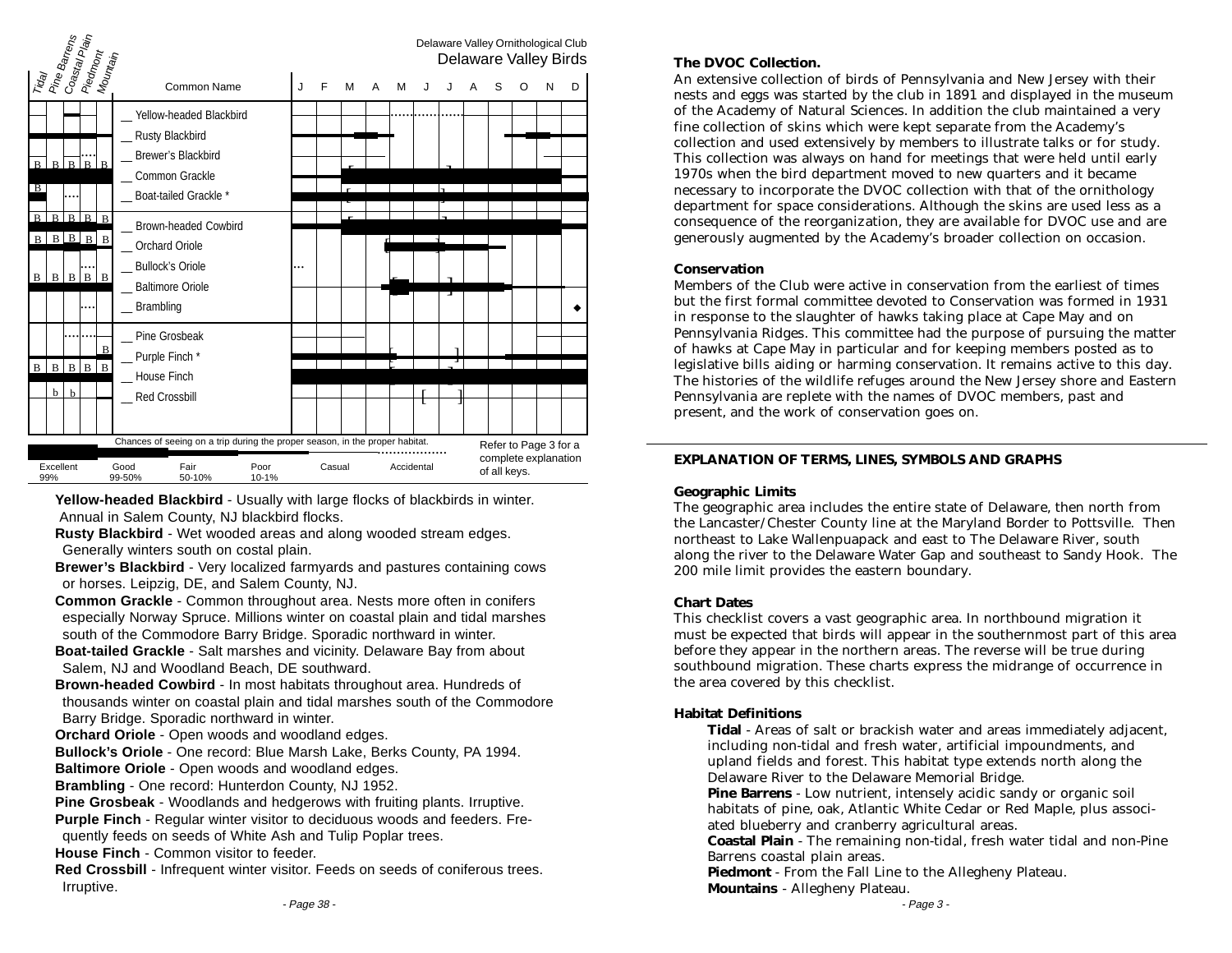| Pine Barrens<br>  Coastal Plain                                         |                                                                                                                                           |   |        |   |   |            |    |  |              |   | Delaware Valley Ornithological Club<br>Delaware Valley Birds |   |
|-------------------------------------------------------------------------|-------------------------------------------------------------------------------------------------------------------------------------------|---|--------|---|---|------------|----|--|--------------|---|--------------------------------------------------------------|---|
| Piedmont<br>Mountain<br>Tragi                                           | Common Name                                                                                                                               | J | E      | м | A | M          | ۱. |  | S            | O | N                                                            | D |
| $\mathbf b$<br>$\mathbf{b}$<br>b<br>$\mathbf{h}$<br>B<br>$\mathbf{B}$   | _ Henslow's Sparrow *<br>_ Le Conte's Sparrow<br>Nelson's Sharp-tailed Sparrow<br>_ Saltmarsh Sharp-tailed Sparrow*<br>_ Seaside Sparrow* |   |        |   |   |            |    |  |              |   |                                                              |   |
| $B$ $B$ $B$ $B$ $B$<br>$\mathbf B$<br>$B$ $B$ $B$ $B$<br>$\overline{B}$ | _ Fox Sparrow<br>_ Song Sparrow<br>_ Lincoln's Sparrow<br>_ Swamp Sparrow<br>_ White-throated Sparrow *                                   |   |        |   |   |            |    |  |              |   |                                                              |   |
| B                                                                       | _ Harris's Sparrow<br>White-crowned Sparrow<br>_ Golden-crowned Sparrow<br>_ Dark-eyed Junco*<br>_ Lapland Longspur                       |   |        |   |   |            |    |  |              |   |                                                              |   |
| Excellent<br>99%                                                        | Chances of seeing on a trip during the proper season, in the proper habitat.<br>Good<br>Fair<br>Poor<br>99-50%<br>50-10%<br>10-1%         |   | Casual |   |   | Accidental |    |  | of all keys. |   | Refer to Page 4 for a<br>complete explanation                |   |

**Henslow's Sparrow** - Grassy fields with scattered brush and small trees. Probably extirpated as a breeder.

**Le Conte's Sparrow** - Grassy fields and wet meadows.

**Nelson's Sharp-tailed Sparrow** – Very little information available since the split from Saltmarsh Sharp-tailed Sparrow. Spartina marsh with scattered shrubs. Casual fall migrant inland in wet meadows.

**Saltmarsh Sharp-tailed Sparrow** – Spartina marsh with scattered shrubs. Migration timing and overall status is unclear.

**Seaside Sparrow** - Salt and brackish marshes.

**Fox Sparrow** - Brushy edges and thickets. Often at feeders in winter. Poor in the piedmont and casual in the mountains in winter.

**Song Sparrow** - Brushy, often wet areas near water.

**Lincoln's Sparrow** - Brushy areas and thickets.

**Swamp Sparrow** - Wet areas. Marshes and scrubby fields.

**White-throated Sparrow** - Brushy fields, edges, woodlots, and feeders in winter. Local breeder in the Pocono Mountains.

**Harris's Sparrow** - Hedgerows, brushy fields with trees, feeders.

**White-crowned Sparrow** - Hedgerows and brushy fields with small trees.

**Golden-crowned Sparrow** - Five regional records.

**Dark-eyed Junco** - Feeders, woodlots, brushy edges, and fields.

**Lapland Longspur** - Open fields, particularly manured fields. Often with Horned Larks and Snow Buntings.

# **Study Area**

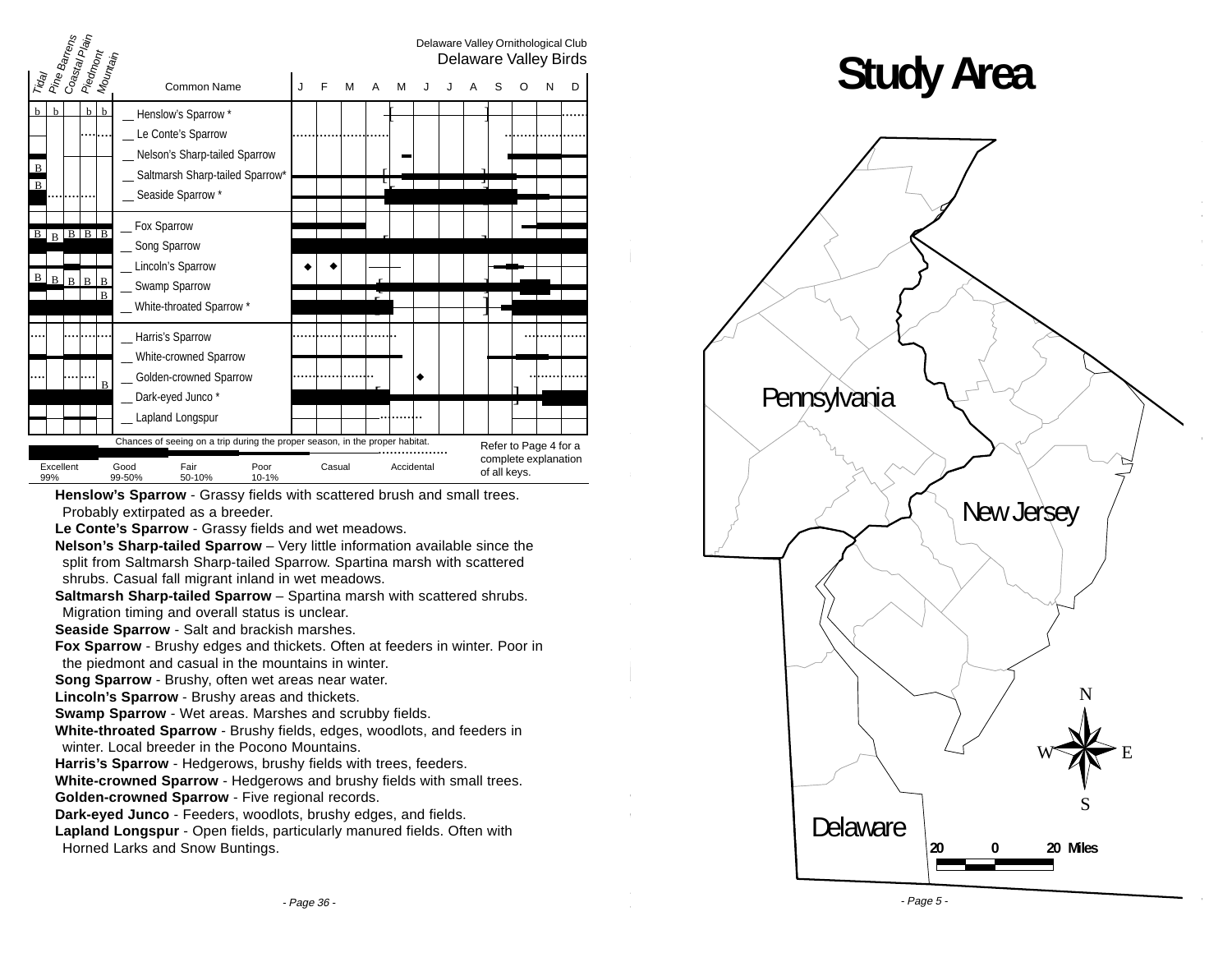

**Northern Waterthrush** - Swampy woodlands and streams. Erratic breeder south of the mountains.

**Louisiana Waterthrush** - Swampy woodlands and streams. Local breeder on the piedmont and coastal plain.

**Kentucky Warbler** - Moist woodlands with dense undergrowth. Losing ground due to habitat loss. Very uncommon in migration. Deer impacted.

**Connecticut Warbler** - Fall migrant. Likes low brushy areas: particularly goldenrod and ragweed. Cape May, NJ and Palmyra, NJ are preferred locations.

**Mourning Warbler** - Seen spring and fall. Likes low brushy areas and goldenrod and ragweed. Cape May, NJ and Palmyra, NJ are preferred locations. **MacGillivray's Warbler**– One record: Cape May, NJ 1997-98.

**Common Yellowthroat** - Low brushy areas, swamps, and marshes.

**Hooded Warbler** - Wet areas with dense undergrowth and moist deciduous woods, especially rhododendron and mountain laurel thickets. Deer impacted.

**Wilson's Warbler** - Low dense understory and deciduous woodlands.

**Canada Warbler** - Low scrubby areas, often in wet woods.

**Yellow-breasted Chat** - Low scrubby areas, hedgerows, and second growth powerline cuts. Declining in area.

**Summer Tanager** - Found in deciduous woods on migration. Breeds in open mature pine-oak woods in south.

**Scarlet Tanager** - Deciduous woods throughout area

**Western Tanager** - Usually with fall and winter robin flocks. Occurrence almost annual.



**Greater Shearwater** – Pelagic.

**Buller's Shearwater** – Pelagic. 31 Miles east of Barnegat Inlet, NJ – the only North Atlantic record - 1984.

**Sooty Shearwater** – Pelagic.

**Manx Shearwater** – Pelagic. Cold water species.

**Audubon's Shearwater** – Pelagic. Warm water species.

**Wilson's Storm-Petrel** – Pelagic. Occasional in lower Delaware Bay.

**White-faced Storm-Petrel** – Pelagic. Warm water species.

**Leach's Storm-Petrel** – Pelagic. Cold water species.

**Band-rumped Storm-Petrel** – Pelagic. Warm water species.

**White-tailed Tropicbird** – Pelagic. Warm water species. One record – Barnegat Inlet, NJ 1985.

**Red-billed Tropicbird** – Pelagic. Warm water species. One record – Seaside Heights, NJ 1983.

**Masked Booby** - One record: off New Jersey 2001.

**Brown Booby** – Pelagic. Warm water species. All regional records from shore. **Northern Gannet** – Ocean and lower Delaware Bay, often seen from land.

**American White Pelican** – Large protected bodies of water. On Delaware River to Philadelphia, PA.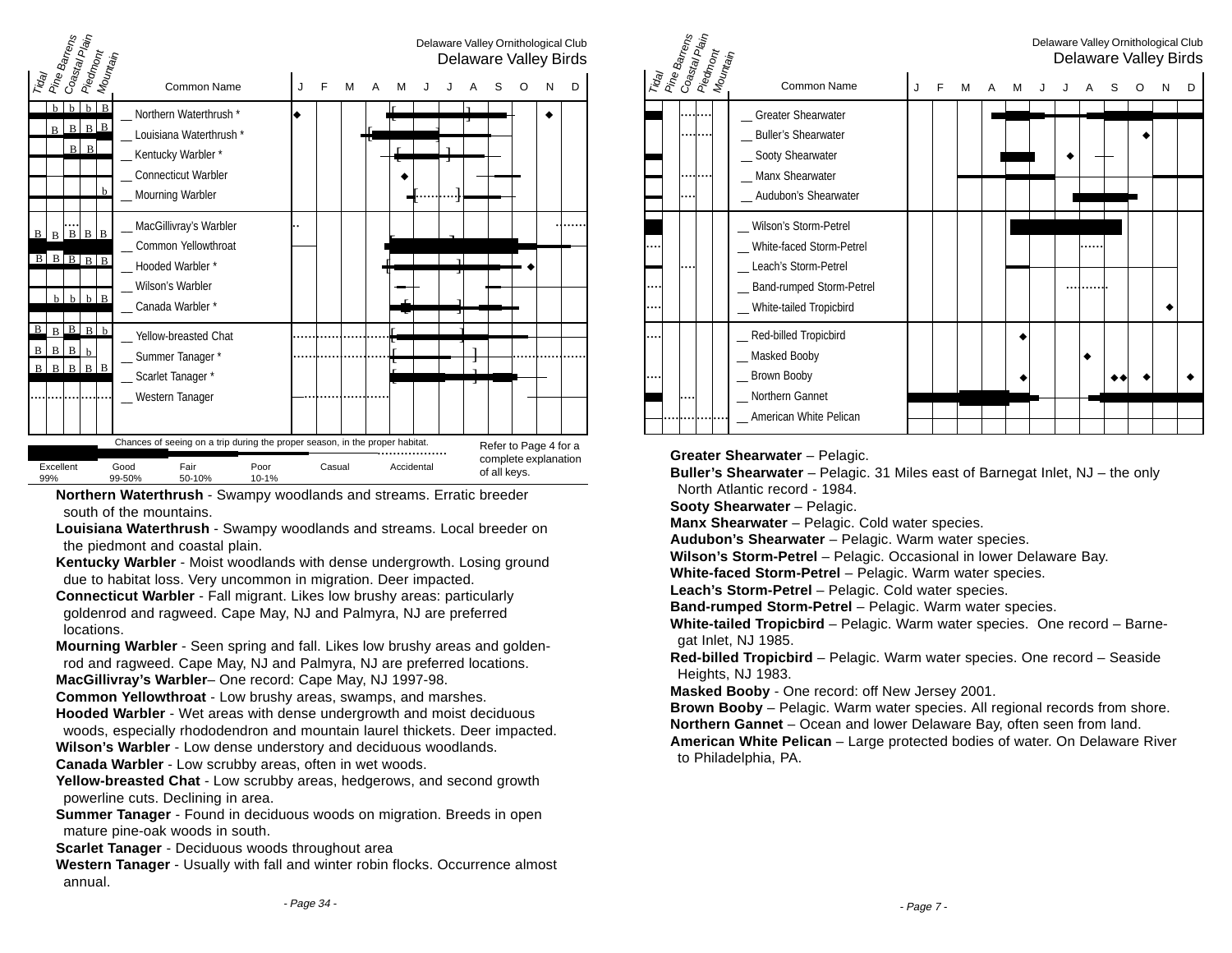

**Orange-crowned Warbler** - Low brushy areas, particularly in goldenrod fields in fall. Primarily coastal.

**Nashville Warbler** - Brushy areas but can be high in trees during migration. **Virginia's Warbler** - One record: Island Beach State Park, NJ 1962.

**Northern Parula** - Woodlots. Has a preference for sycamore trees. Increasing breeder.

**Yellow Warbler** - Low trees and shrubs. Near wet areas, often in willows.

**Chestnut-sided Warbler** - Open woodlands, scrub areas, and recent clear cuts.

**Magnolia Warbler** - Woodlands, often low in trees, and shrubs.

**Cape May Warbler** - Woodlands. Prefers conifers.

**Black-throated Blue Warbler** - Deciduous woodlands and rhododendron thickets, often low.

**Yellow-rumped Warbler** - Woodland species in migration. Abundant in coastal bayberries in fall through spring, although numbers vary with the severity of the weather. Uncommonly winters inland.

**Black-throated Gray Warbler** - Mostly coastal in fall.

**Black-throated Green Warbler** - Woodlands during migration. Localized breeder in cedar swamps in the pine barrens.

**Townsend's Warbler** - Accidental.

**Blackburnian Warbler** - Woodlands, high in trees during migration. Often nests in hemlocks.



**Little Blue Heron** – Coastal, uncommon wanderer inland and rather common wanderer in tidal portions of the Delaware River in late summer. Marshes and shallow water. Freeze limited.

**Tricolored Heron** – Marshes and shallow water. Freeze limited.

**Reddish Egret** – Marshes and shallow water. Three records: Little Creek WMA, DE 1991, Ted Harvey Wildlife Area, DE 1993, and Brigantine, NJ 1998.

**Cattle Egret** – Drastically declining. Still common near Delaware City, DE and Salem County, NJ. Overshoots inland in late March and April.

**Green Heron** – Primarily fresh water streams, ponds, and swamps, although also found in marshes.

**Black-crowned Night-Heron** – Marshes, swamps, and shallow water. Freeze limited.

**Yellow-crowned Night-Heron** – Marshes, swamps, and shallow water. **White Ibis** – Marshes, impoundments, and wet stubble fields.

**Glossy Ibis** – Marshes, impoundments, and wet fields. Much more common on Delaware coastal plain. Overshoots inland in March and April. Freeze limited. **White-faced Ibis** – Marshes and impoundments. Increasingly reported. **Wood Stork** – Marshes and swamps.

**Black Vulture** – Locally common and spreading rapidly. Concentrations in upper Bucks and Montgomery Counties, PA, along the Delaware from New Hope, NJ north, in southwest New Jersey and common in southern Delaware.

**Turkey Vulture** – The northern extent of winter range fluctuates in the piedmont section depending on the severity of winter.

**Black-bellied Whistling-Duck** - Marshes and impoundments. Lancaster County, PA 1993 and Oceanview, DE 2000.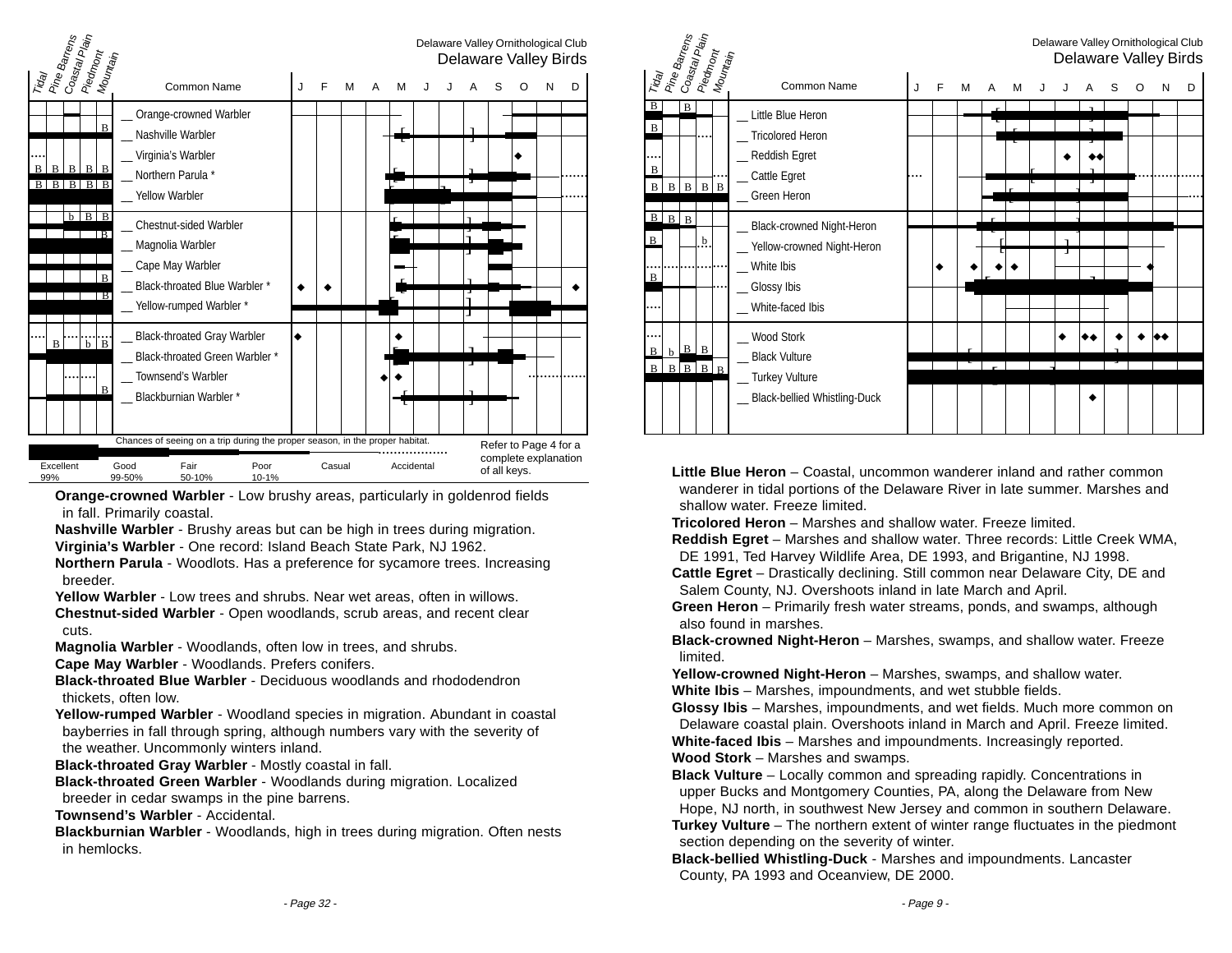| Tiday<br>Pine Barrens<br>Coastal Plain<br>Piedmont<br>Mou |                                                                                                                                   |                 |                                             |                                                                                                                          |   |   |        |   |   |            |  |                                                               |  |  |   | Delaware Valley Ornithological Club<br><b>Delaware Valley Birds</b> |  |  |
|-----------------------------------------------------------|-----------------------------------------------------------------------------------------------------------------------------------|-----------------|---------------------------------------------|--------------------------------------------------------------------------------------------------------------------------|---|---|--------|---|---|------------|--|---------------------------------------------------------------|--|--|---|---------------------------------------------------------------------|--|--|
|                                                           |                                                                                                                                   |                 | Mountain                                    | Common Name                                                                                                              | J | F | M      | A | M |            |  | S                                                             |  |  | D |                                                                     |  |  |
| $\mathbf b$<br>B<br>$B \mid B \mid B \mid B \mid B$       | $b \mid B$                                                                                                                        | $\mathbf b$     | $b \mid B$                                  | _ Sedge Wren*<br>Marsh Wren *<br>Golden-crowned Kinglet<br>_ Ruby-crowned Kinglet<br><b>Blue-gray Gnatcatcher</b>        |   |   |        |   |   |            |  |                                                               |  |  |   |                                                                     |  |  |
| $\mathbf{B}$                                              |                                                                                                                                   |                 | $B$ $B$ $B$ $B$<br>$b \mid b \mid B \mid B$ | Northern Wheatear<br>Eastern Bluebird<br>Mountain Bluebird<br>Townsend's Solitaire<br>$\mathsf{\_}$ Veery $\mathsf{\^*}$ |   |   |        |   |   |            |  |                                                               |  |  |   |                                                                     |  |  |
|                                                           |                                                                                                                                   | $B$ $b$ $b$ $B$ | h                                           | Gray-cheeked Thrush<br><b>Bicknell's Thrush</b><br>_ Swainson's Thrush *<br>_Hermit Thrush*                              |   |   |        |   |   |            |  |                                                               |  |  |   |                                                                     |  |  |
|                                                           |                                                                                                                                   |                 |                                             |                                                                                                                          |   |   |        |   |   |            |  |                                                               |  |  |   |                                                                     |  |  |
| Excellent<br>99%                                          | Chances of seeing on a trip during the proper season, in the proper habitat.<br>Good<br>Fair<br>Poor<br>99-50%<br>50-10%<br>10-1% |                 |                                             |                                                                                                                          |   |   | Casual |   |   | Accidental |  | Refer to Page 4 for a<br>complete explanation<br>of all keys. |  |  |   |                                                                     |  |  |

**Sedge Wren** - Short grass wetlands along tidal salt meadows. Wet inland meadows. Rare and sporadic nester.

**Marsh Wren** - Common in salt marshes and locally common in large inland emergent marshes. One of the few birds that breeds in giant reedgrass (Phragmites australis).

**Golden-crowned Kinglet** - Breeds in mature native spruce, Red Pine, and Norway Spruce plantations.

**Ruby-crowned Kinglet** - Woodlands, weedy fields, and thickets.

**Blue-gray Gnatcatcher** - Breeds throughout the region in large tracts of forest. **Northern Wheatear** - Most records are coastal.

**Eastern Bluebird** - Prefers open agricultural land with scattered trees or hedgerows. Takes readily to artificial boxes.

**Mountain Bluebird** - Four records: Brigantine, NJ 1982, Beltzville State Park, PA 1984-85, 1985-86, and Higbee Beach, NJ 1988.

**Townsend's Solitaire** - Three records: Lehigh/Carbon County, PA 1986, Bucks County, PA 1993, and Schuylkill County, PA 1995.

**Veery** - Prefers moist deciduous forests with a well developed shrub layer. **Gray-cheeked Thrush** - Forested areas.

**Bicknell's Thrush** - Forested areas. Thought to be more common along the coast in the southward migration but exact status unknown due to identification difficulties.

**Swainson's Thrush** - Forested areas. Breeds in conifer second growth and bogs.

**Hermit Thrush** - Common nester in the mountains, uncommon but regular in the pine barrens.



**Wood Duck** – Tree nester adjacent to freshwater streams, wetlands, and ponds. Freeze limited.

**Gadwall** – Impoundments, marshes, lakes, bays, and rivers. Freeze limited. **Eurasian Wigeon** – Marshes, impoundments, and bays. Usually found where American Wigeon gather. Freeze limited.

**American Wigeon** – Marshes, bays, and impoundments. Freeze limited.

**American Black Duck** – Impoundments, marshes, swamps, lakes, ponds, and rivers. Freeze limited.

**Mallard** – Marshes, swamps, lakes, ponds, and rivers. Freeze limited.

**Blue-winged Teal** – Primarily freshwater marshes and impoundments. Declining breeder.

**Cinnamon Teal** – Marshes and impoundments.

**Northern Shoveler** – Freshwater impoundments. Also ponds and marshes. Freeze limited.

**Northern Pintail** – Impoundments and freshwater in upper Delaware Bay tributary marshes. Thousands gather in wild rice marshes along Oldman's and Raccoon Creeks, NJ from late January to early March. Largest gathering in east. Freeze limited.

**Garganey** – Freshwater marshes and impoundments.

**Green-winged Teal** – Primarily tidal marshes. Freeze limited.

**Canvasback** – Bays, lakes, and rivers.

**Redhead** – Bays, lakes, and rivers. Freeze limited.

**Ring-necked Duck** – Primarily freshwater. Lakes, ponds, and rivers. Freeze limited.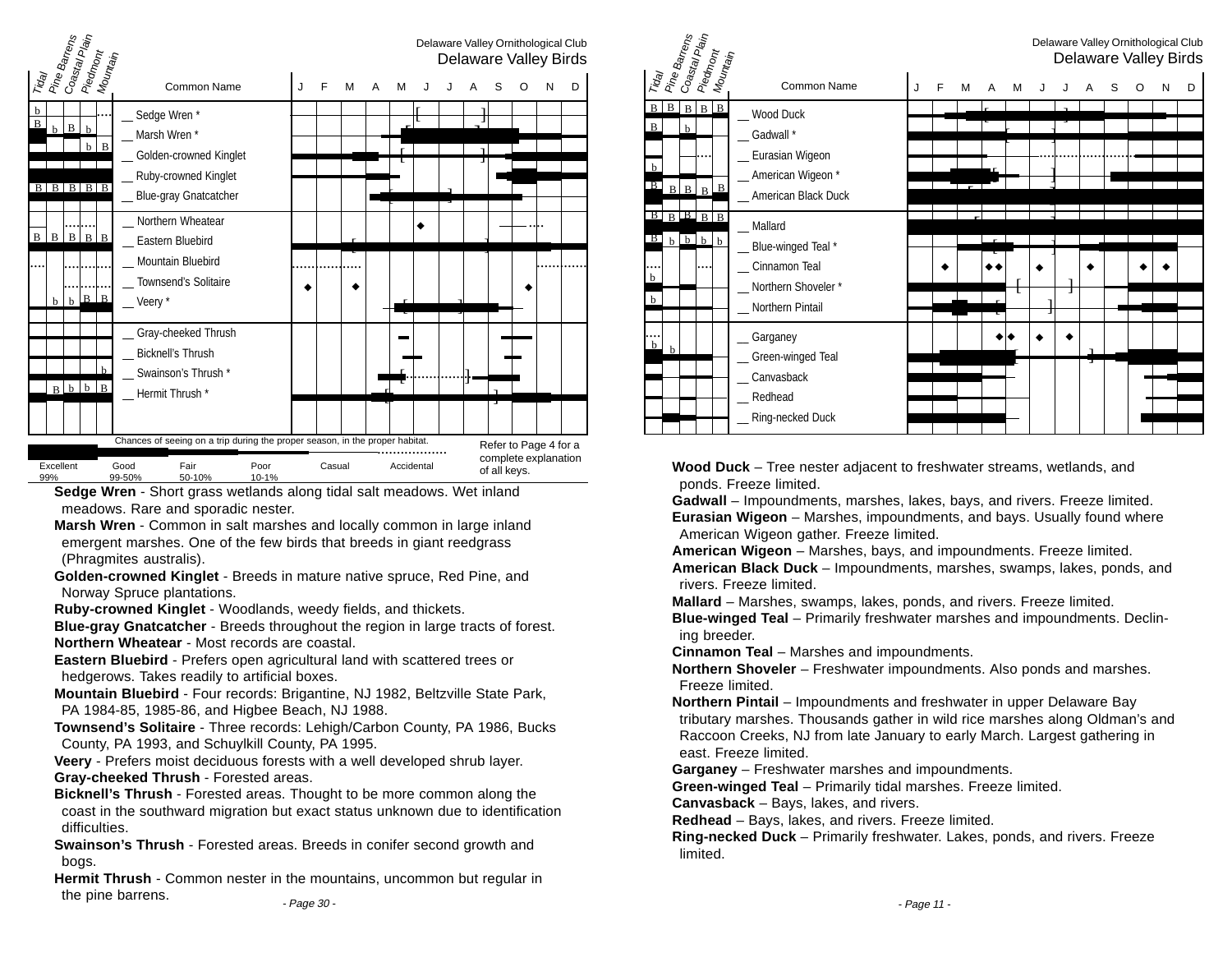

**Philadelphia Vireo** - Woodlands, low to medium trees.

**Red-eyed Vireo** - Woodlands throughout area.

**Blue Jay** - Forests, woodlots, feeders.

**American Crow** - Non-breeding crow roosts can number in the thousands.

**Fish Crow** - Primarily coastal, the coastal plain, and along rivers and major streams. Leaves coast for Delaware River Valley in winter .

**Common Raven** - Expanding in the mountains. Nests at the Delaware Water Gap.

**Horned Lark** - Decreasing breeder in expansive areas of short grass (airports and formerly in athletic fields) and cultivated fields. Winter visitor to open fields and sparse dune areas on the barrier islands.

**Purple Martin** - Open country and along the shore. Takes readily to artificial nest sites.

**Brown-chested Martin** – One record: Cape May, NJ 1997.

**Tree Swallow** - Breeds throughout our region, generally near open water. Flocks numbering in the thousands congregate along the shore from August through October.

**Violet-green Swallow** – One record: Cape May, NJ 1997.

**Northern Rough-winged Swallow** - Nests in holes and cavities in banks and cliffs near water.

**Bank Swallow** - Nests in burrows in steep-sided banks. Large late summer flocks in Delaware.

**Cliff Swallow** - Breeds in isolated colonies under bridges along the Delaware River south to Bordentown, Burlington County, NJ. Much less common away from the Delaware River. Rare but recent nester on coastal plain.



**Red-breasted Merganser** – Primarily coastal. Bays, lakes, and rivers. Freeze limited.

**Masked Duck** – One record: near Lake Ontelaunee, PA, 1984.

**Ruddy Duck** – Marshes, bays, lakes, rivers, and impoundments. Freeze limited.

**Osprey** – Coastal bays and marshes, with increasing populations along the upper Delaware River and scattered locations in the mountains. **Swallow-tailed Kite** – Most records from the coast.

**White-tailed Kite** – One record: Cape May, NJ 1998.

**Mississippi Kite** – Regular in mid-May in Cape May, NJ. Accidental elsewhere. **Bald Eagle** – Expanding breeder and winter resident. Best found along the Delaware Bayshore any time of the year, and along the Delaware River above the Water Gap and the Forsythe NWR, NJ in winter. Also scattered in the Pocono Mountains in summer. Migration concentrations at all hawk watches.

**Northern Harrier** – Habitats include salt marshes, open fields. Most common over salt marshes in winter.

**Sharp-shinned Hawk** – Recovering breeder in large tracts of forest. Large numbers migrate through Cape May, NJ, with lesser numbers at other hawk watches. Much scarcer in fall migration away from concentration points.

**Cooper's Hawk** – Recovering breeder in large tracts of forest. Large numbers migrate through Cape May, NJ with lesser numbers at other hawk watches. Much scarcer in fall migration away from concentration points.

**Northern Goshawk** – Regular migrant along the mountain ridges in November, rare elsewhere. Rare nester in the mountains, very rare nester in pine barrens.

**Red-shouldered Hawk** – Declining. Breeds in extensive swamps and forests. Migrates through Cape May, NJ and along mountain ridges in October/ November.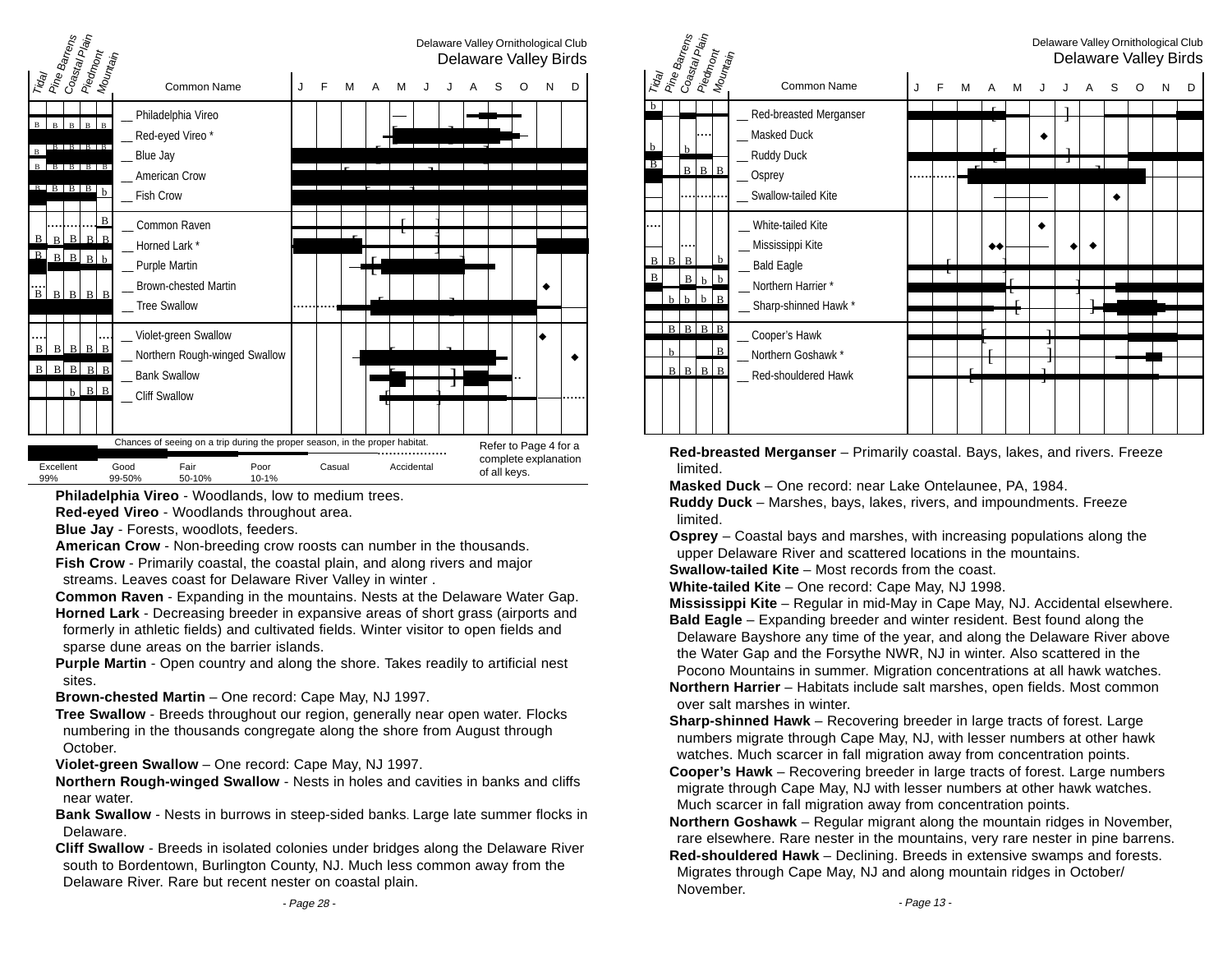

**Pileated Woodpecker** – Increasing permanent resident in large tracts of mature forest. Largely absent from southern New Jersey.

**Olive-sided Flycatcher** – Hawks insects from dead branches at the tops of trees.

**Eastern Wood-Pewee** – Widespread forest breeder.

**Yellow-bellied Flycatcher** – Primarily a migrant; possible breeder in isolated bogs in the Pocono Mountains.

**Acadian Flycatcher** – This mature forest breeder is expanding north, especially in ravines and wet woods. Deciduous swamps in pine barrens.

**Alder Flycatcher** – Breeds in bogs and beaver meadows in the mountains.

**Willow Flycatcher** – Expanding eastward. Preferred habitat is often drier and more open than the Alder Flycatcher.

**Least Flycatcher** – Breeds in forest edges and wood lots primarily north of the Kittatiny Ridge.

**Hammond's Flycatcher** – One record: Woodland Beach, DE 1986.

**Gray Flycatcher** – One record: Cape Henlopen, DE 1991.

**Dusky Flycatcher** – One record: Cedar Swamp WMA, DE 2002.

**Pacific-slope Flycatcher** – Two records: Lancaster County, PA 1990, 1991

**Eastern Phoebe** – Nests under bridges, eaves of buildings, and protected cliff faces. Generally found near water.

**Say's Phoebe** – Recent records at Hawk Mountain, PA, Cape May, NJ and Middle Creek WMA, PA.

| Trday<br>  Pine Barrens<br>Co <sub>astal</sub> Plain                                                                                                |                                                                                               |   |   |   |   |   |   |   |   |   |   |   | Delaware Valley Ornithological Club<br>Delaware Valley Birds |
|-----------------------------------------------------------------------------------------------------------------------------------------------------|-----------------------------------------------------------------------------------------------|---|---|---|---|---|---|---|---|---|---|---|--------------------------------------------------------------|
| Piedmont<br>Mounta <sub>in</sub>                                                                                                                    | Common Name                                                                                   | J | F | м | A | M | J | J | A | S | O | Ν | D                                                            |
| $B$ $B$ $B$<br>$\mathbf{B}$<br>$\mathbf b$<br>$b$ $B$ $B$<br>B<br>$B \mid B \mid B \mid B$<br>B<br>$\vert$ B<br>$B \ B$ <sub>b</sub><br>$\mathbf b$ | Ring-necked Pheasant<br>_Ruffed Grouse*<br>_ Wild Turkey<br>_ Northern Bobwhite               |   |   |   |   |   |   |   |   |   |   |   |                                                              |
| .<br>$\, {\bf B}$<br>$\cdots$<br>$\, {\bf B}$<br>$\, {\bf B}$<br>$\mathbf b$<br>b<br>$B \mid B \mid$<br>$\mathbf B$<br>$\, {\bf B}$<br>B            | Yellow Rail<br>Black Rail *<br>Corn Crake<br>Clapper Rail*<br>_King Rail*<br>_ Virginia Rail* |   |   |   |   |   |   | ı |   |   |   |   |                                                              |
| $\mathbf{b}$<br>B<br>$\mathbf b$<br>$\, {\bf B}$<br>$\vert$ B<br>$b$                                                                                | $\_$ Sora $*$<br>_ Purple Gallinule<br>_ Common Moorhen*                                      |   |   |   |   | τ |   | н |   |   |   |   |                                                              |

**Ring-necked Pheasant** – Old fields and agricultural lands. Population dropping precipitously from south to north. Locally extirpated.

**Ruffed Grouse** – Declining in extensive mature forests. More common northward.

**Wild Turkey** – Rapidly expanding throughout region in agricultural and forested areas, with indications of suburban invasion.

**Northern Bobwhite** – Old fields and agricultural lands. Declining. Frequently released by hunting groups.

**Yellow Rail** – A secretive marsh migrant, best located by its call at night. Also found in hay fields.

**Black Rail** – A secretive marsh rail, breeds in salt marsh grass (Spartina patens), the low fine grass that covers large areas of drier portions of tidal salt marshes. Best located at night by its call. More common in Delaware Bay marshes than coastal marshes.

**Corn Crake** – Last area report: NJ 1905.

**Clapper Rail** – Common salt marsh rail, more commonly heard than seen. **King Rail** – Declining fresh water marsh counterpart of Clapper Rail. Interbreeds with Clapper Rails in Delaware Bay marshes.

**Virginia Rail** – Breeds primarily in fresh water marshes. Tidal, fresh, and brackish marshes during winter and migration. Best located at night by its call. **Sora** – Breeds in extensive fresh water marshes. Tidal, fresh, and brackish

marshes during winter and migration. Best located at night by its call.

**Purple Gallinule** – Marshes, celery farms, and ponds.

**Common Moorhen** – Fresh and brackish deep water marshes. Largest regional population at Mannington Marsh, NJ. Declining.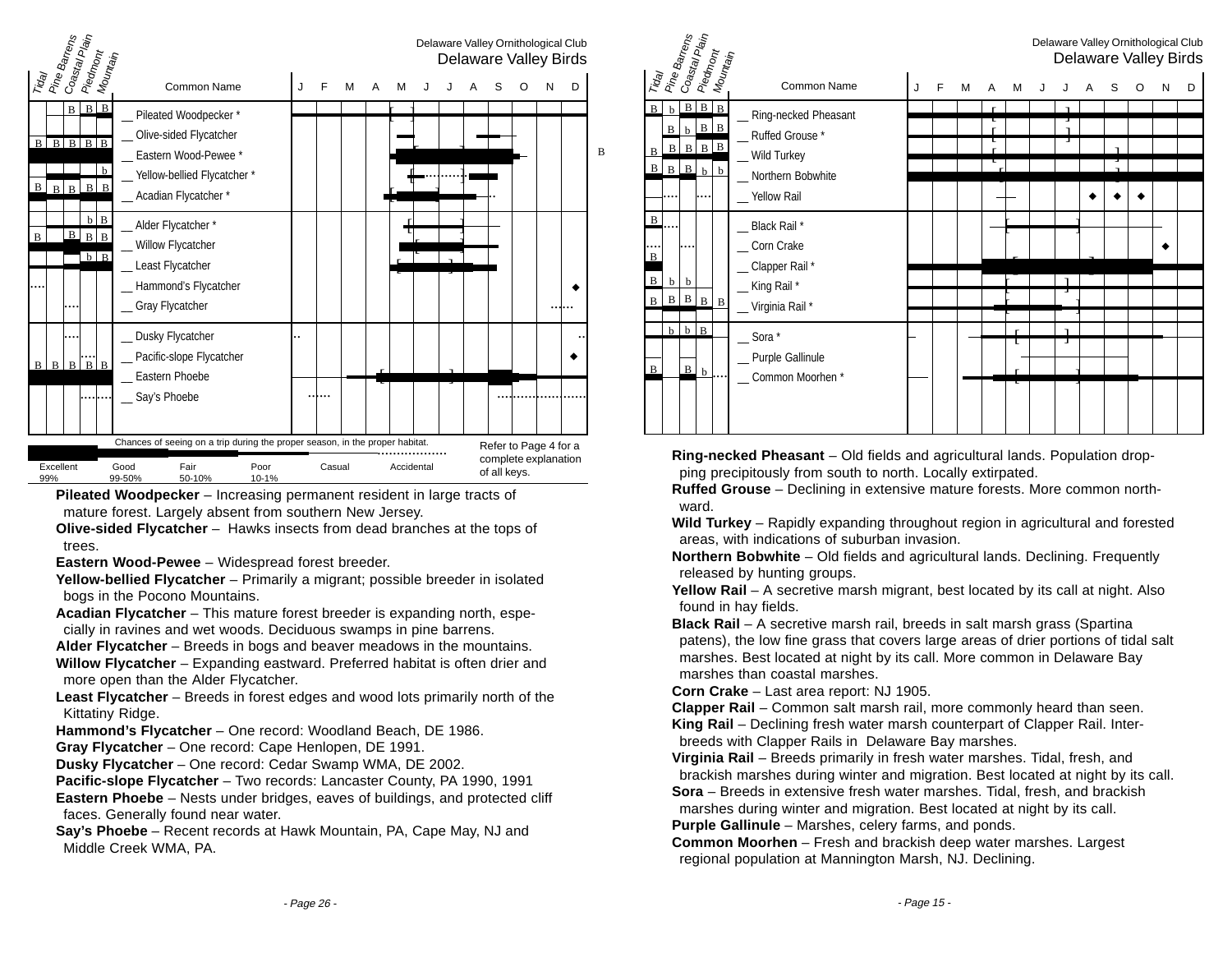|                                                                                                                                      |                                                                                     |                                              |                       |                    |                                  |                                                                                                           |                      |   |   |        |   |   |  | Delaware Valley Ornithological Club<br>Delaware Valley Birds  |  |   |   |   |   |  |
|--------------------------------------------------------------------------------------------------------------------------------------|-------------------------------------------------------------------------------------|----------------------------------------------|-----------------------|--------------------|----------------------------------|-----------------------------------------------------------------------------------------------------------|----------------------|---|---|--------|---|---|--|---------------------------------------------------------------|--|---|---|---|---|--|
|                                                                                                                                      | Trday<br>  Pine Barrens<br>  Coastal Plain<br>Piedmont<br>  Mountain<br>Common Name |                                              |                       |                    |                                  |                                                                                                           |                      | J | F | М      | A | M |  |                                                               |  | S | O | N | D |  |
| $\mathbf b$                                                                                                                          | $\mathbf b$                                                                         | $B \ B \ B$<br>b<br>$\mathbf b$              | b<br>b                | b                  | Barred Owl*<br><b>Boreal Owl</b> | <b>Great Gray Owl</b><br>Long-eared Owl<br>Short-eared Owl*                                               |                      |   |   |        |   |   |  | ٦                                                             |  |   |   |   |   |  |
| $\, {\bf B}$<br>$\overline{B}$<br>B                                                                                                  | $\mathbf b$<br>B<br>h<br>B                                                          | $\mathbf b$<br>$\overline{B}$<br>B<br>R<br>B | b<br>$B \overline{B}$ | $\bf{B}$<br>b<br>B |                                  | Northern Saw-whet Owl<br>Common Nighthawk<br>Chuck-will's-widow<br>Whip-poor-will<br><b>Chimney Swift</b> |                      |   |   | г<br>τ |   |   |  |                                                               |  |   |   |   |   |  |
| Chances of seeing on a trip during the proper season, in the proper habitat.<br>Excellent<br>Good<br>Fair<br>99%<br>99-50%<br>50-10% |                                                                                     |                                              |                       |                    |                                  | Poor<br>10-1%                                                                                             | Accidental<br>Casual |   |   |        |   |   |  | Refer to Page 4 for a<br>complete explanation<br>of all keys. |  |   |   |   |   |  |

**Barred Owl** – Prefers extensive forested wetlands, but also found in upland forests and tends to wander to a variety of forested habitats in winter. **Great Gray Owl** – One found dead in Nockamixon State Park, PA 1979.

**Long-eared Owl** – Secretive, possibly overlooked owl that likes conifers located near large old fields for nesting and colonial roosting. Long term decline.

**Short-eared Owl** – Formerly a common nester along Delaware Bay. Now a very rare nester. Winter visitor to extensive salt marshes and, less commonly, agricultural areas.

**Northern Saw-whet Owl** – Very rare, secretive nester. Regular winter visitor. Roosts in conifers and honeysuckle thickets. A population of calling birds has haunted various parts of the pine barrens for years, but no nests have been found. Recent nests in Bucks County, PA and Palmyra, NJ

**Boreal Owl** – One record: New Brunswick, NJ 1962.

**Common Nighthawk** – Breeds in cities and large towns and in the fire zones in the pine barrens. Regular spring migrant along the Delaware River. More commonly seen in fall migration west of the Delaware River. Declining.

**Chuck-will's-widow** – Breeds as far north as Manasquan, NJ along the coast and Mad Horse Creek, NJ along the Delaware Bay. Locally common in Cape May County, NJ, Cumberland County, NJ, and southern Delaware. Erratic north of

Philadelphia along intertidal Delaware River. Best located by its call at night. **Whip-poor-will** – Abundant breeder in the pine barrens. Locally common, but declining in open forests elsewhere along the coast, on the coastal plain, and in

the mountains. Best located by its call at night.

**Chimney Swift** – Common wherever abandoned chimneys and similar nesting sites are available. - Page 24 -



**American Avocet** – Impoundments. Mudflats. Primarily in the Bombay Hook NWR / Little Creek WMA, DE area. Casual elsewhere.

**Greater Yellowlegs** – Impoundments, mudflats, flooded fields, and lake and river shores. Freeze limited. Most winter yellowlegs are this species.

**Lesser Yellowlegs** – Impoundments, mudflats, flooded fields, and lake and river shores. Freeze limited.

**Spotted Redshank** – Impoundments and mudflats.

**Solitary Sandpiper** – Primarily inland ponds, creeks, marshes, flooded fields, and lake shores. One report of breeding in the Pocono Mountains in the early 1900's plus recent summer records.

**Willet** – Omnipresent, noisy lord of the salt marsh in summer. Late fall migrants likely to be western subspecies.

**Spotted Sandpiper**– Marshes, ponds, creeks, rivers, lake shores, rocky bays, and coastal shores.

**Upland Sandpiper** – Scattered breeder at airports, and agricultural fields. Migrant on sod farms, airports, and agricultural fields. Declining.

**Whimbrel** – Salt marshes, mudflats, and beaches. Forsythe NWR, NJ in mid-May is almost guaranteed.

**Long-billed Curlew** – One recent record: Cape May, NJ 1987.

**Black-tailed Godwit** – Marshes and mudflats. Three records: John Forsythe NWR, NJ 1971; John Heinz NWR, PA 1974 and Prime Hook NWR, DE 1994.

**Hudsonian Godwit** – Impoundments, mudflats, and marshes. Rarely fields and ponds inland.

**Bar-tailed Godwit** – Impoundments, mudflats, and marshes.

**Marbled Godwit** – Impoundments, mudflats, and marshes.